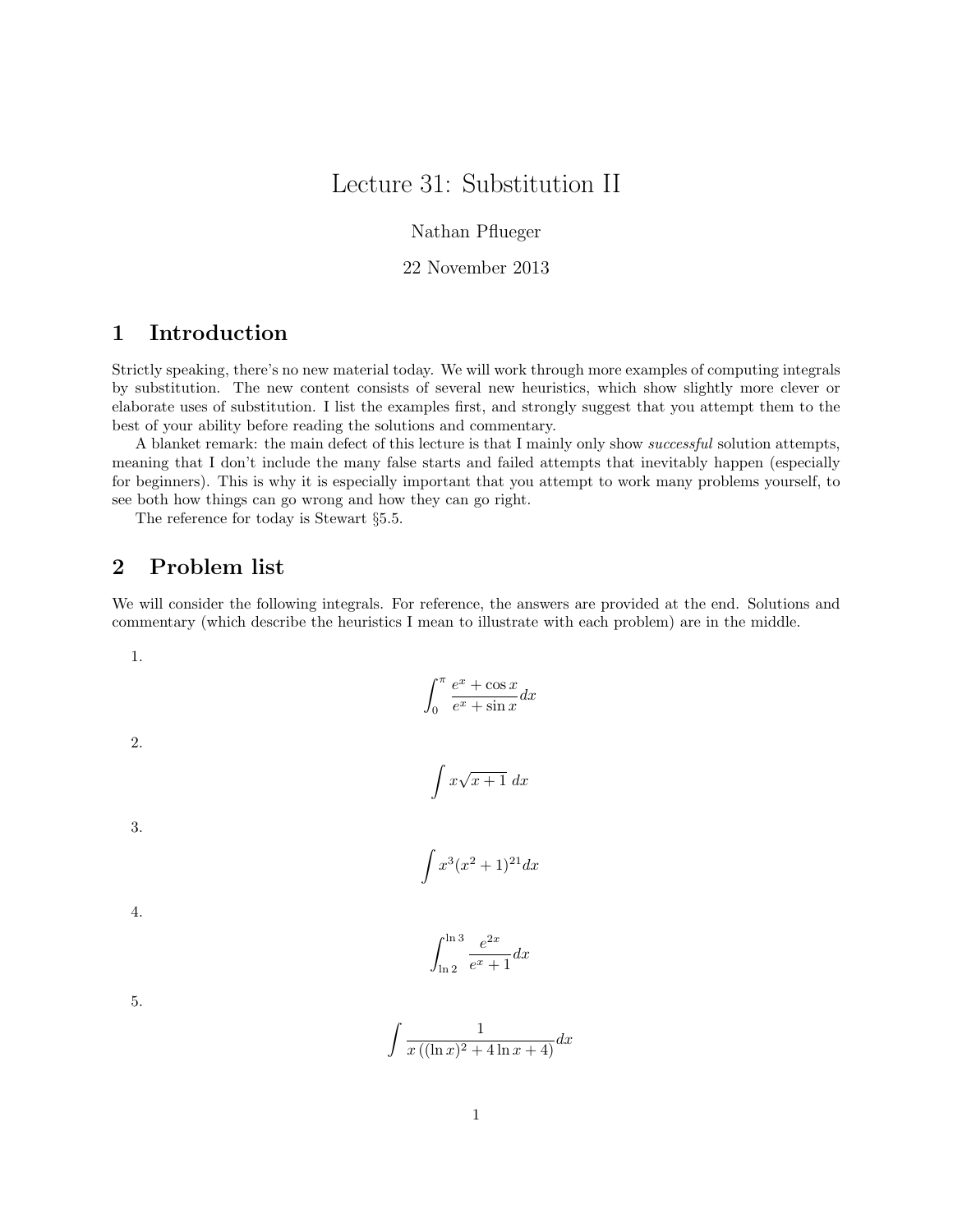$$
\int \frac{1}{4+x^2} dx
$$

7.

6.

$$
\int \cos^3 x \sin^2 x dx
$$

 $\int \cos(\sqrt{x}) dx$ 

8.

.

# 3 Heuristics for substituion

Each subsection illustrates a different heuristic (informal problem solving method) that is often useful for evaluating integrals using substitution. None of these is a silver bullet, and you should not be afraid to try any other substitutions that might occur to you.

#### 3.1 Try to substitute the "innermost function"

This was demonstrated at some length in the previous lecture, so I will not elaborate further here. See in particular these examples:  $\int x^2 \sqrt{x^3 + 1} dx$ ,  $\int xe^{x^2} dx$ ,  $\int e^x \cos(e^x) dx$ , all of which were discussed in the previous lecture.

#### 3.2 Try substituting the denominator

Consider this example.

$$
\int_0^\pi \frac{e^x + \cos x}{e^x + \sin x} dx
$$

A couple substitutions you might try are  $u = e^x$ ,  $u = \sin x$ ,  $u = \cos x$ . None of these will be successful, largely because you will have a hard time expressing  $\sin x$  in terms of  $e^x$  (for example).

In this case, what does work is substituting for the entire denominator:  $u = e^x + \sin x$ . Luckily, the numerator comes out to be exactly equal to the derivative of u with respect to x:  $du = (e^x + \cos x)dx$ . So the integral yields immediately to this substitution.

$$
\int_0^\pi \frac{e^x + \cos x}{e^x + \sin x} dx
$$
\n
$$
u = e^x + \sin x, \ du = (e^x + \cos x) dx
$$
\n
$$
= \int_{1+0}^{e^{\pi}+0} \frac{du}{u}
$$
\n
$$
= [ln|u||]_1^{e^{\pi}}
$$
\n
$$
= ln |e^{\pi}| - 0
$$
\n
$$
= \pi
$$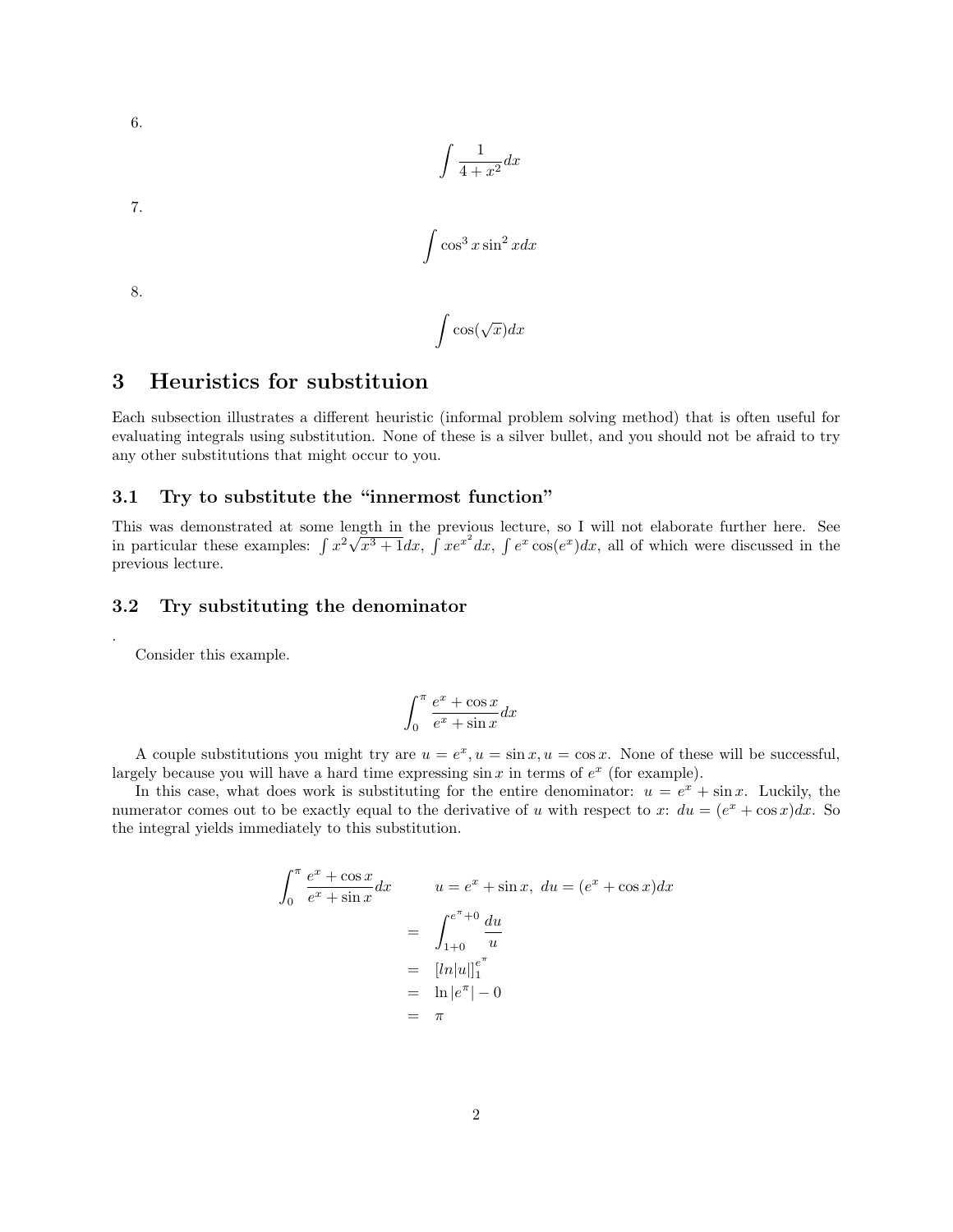#### 3.3 Express  $x$  in terms of  $u$ , and  $dx$  in terms of  $du$

J

Consider the second example:  $\int x\sqrt{x+1} dx$ . In this case, one substitution leaps out: take the "innermost" function"  $u = x + 1$ . Since  $du = dx$ , the integral becomes  $\int x \sqrt{u} du$ . But what can be done about that x? The answer is that you can just write x in terms of u:  $x = u - 1$ . Then the integral becomes the tractable The answer is that you can just write x in term<br> $\int (u-1)\sqrt{u}$ . The full computation is as follows.

$$
\int x\sqrt{x+1}dx \qquad u = x+1, \ du = dx
$$

$$
= \int (u-1)\sqrt{u}du
$$

$$
= \int (u^{3/2} - u^{1/2})du
$$

$$
= \frac{2}{5}u^{5/2} - \frac{2}{3}u^{3/2} + C
$$

$$
= \frac{2}{5}(x+1)^{5/2} - \frac{2}{3}(x+1)^{3/2} + C
$$

Next consider example 3:  $\int x^3(x^2+1)^{21}dx$ . If you really wanted to, you could do this integral by expanding out this 21st power, but this would frankly ruin your day. So instead try to most suggestive substitution:  $u = x^2 + 1$ ,  $du = 2xdx$ . But how can you re-express the integrand? One neat trick is to write du in terms of dx:  $du = \frac{1}{2x} dx$ . Then the integral becomes

 $\overline{C}$ 

$$
\int x^3 u^{21} \frac{du}{2x} = \int \frac{1}{2} x^2 u^{21} du
$$

This still isn't an integral purely in u! But the only remaining vestige of x is that term  $x^2$ , which is easy enough to express in terms of u: since  $u = x^2 + 1$ , we know that  $x^2 = u - 1$ . So this integral can be evaluated as follows.

$$
\int x^3 (x^2 + 1)^{21} dx \qquad u = x^2 + 1, \ du = 2x dx
$$

$$
= \int \frac{1}{2} (u - 1) u^{21} du
$$

$$
= \int \left(\frac{1}{2} u^{22} - \frac{1}{2} u^{21}\right) du
$$

$$
= \frac{1}{2 \cdot 23} u^{23} + \frac{1}{2 \cdot 22} u^{22} + C
$$

$$
= \frac{1}{46} (x^2 + 1)^{23} - \frac{1}{44} (x^2 + 1)^{22} + C
$$

The next example is similar. In this case, we try substituting the denominator, and must do a little work to re-express the integrand purely in terms of  $u$ . As in the previous examples, I end up passing through some steps where the integrand is in a sort of mixed state: partly in x and partly in  $u$ . The goal, as usual, is to turn it into something purely in  $u$ .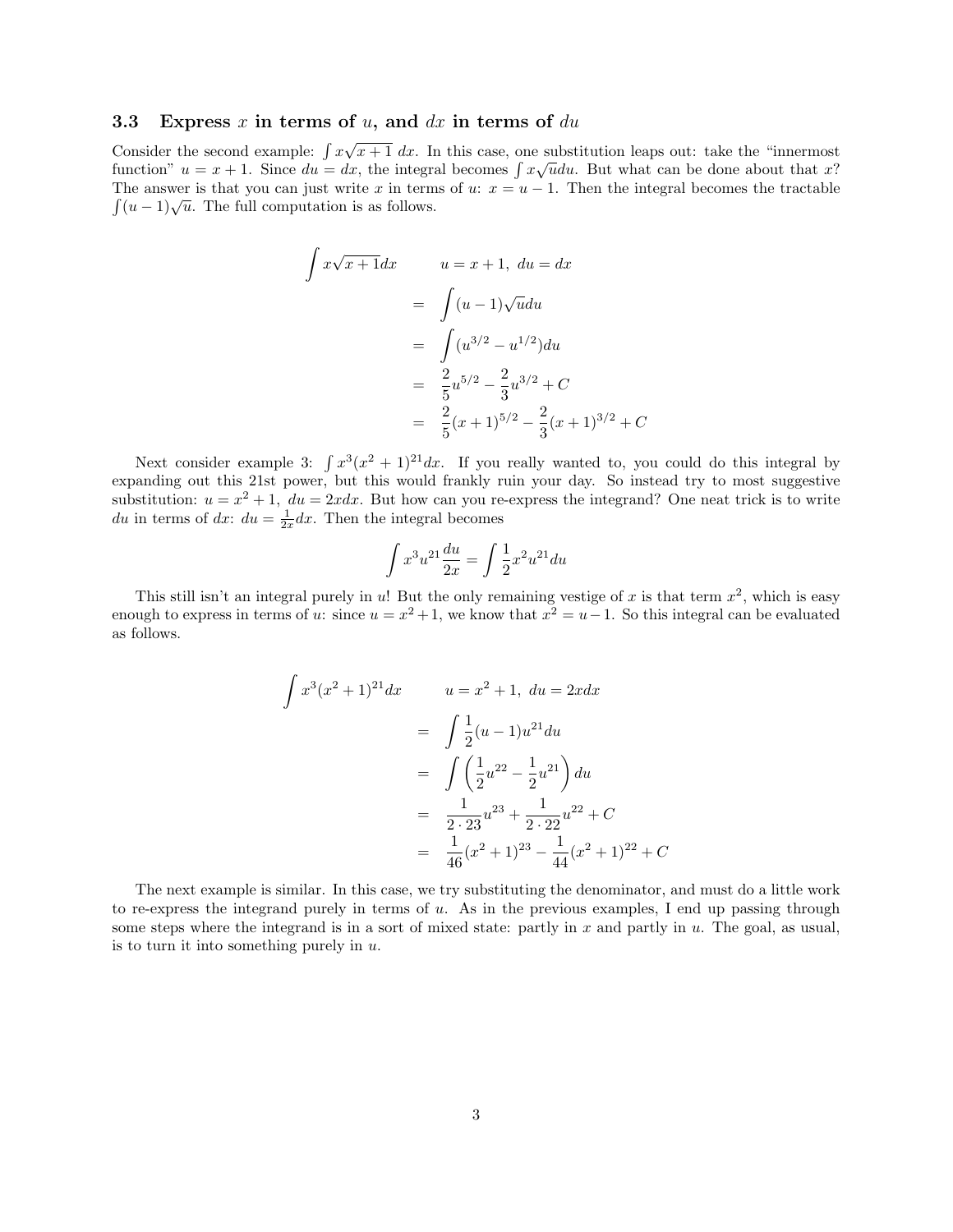$$
\int_{\ln 2}^{\ln 3} \frac{e^{2x}}{e^x + 1} dx \qquad u = e^x + 1, \ du = e^x dx
$$
  

$$
= \int_{2+1}^{3+1} \frac{e^{2x}}{u} \frac{du}{e^x}
$$
  

$$
= \int_3^4 \frac{e^x}{u} du
$$
  

$$
= \int_3^4 \frac{u - 1}{u} du
$$
  

$$
= \int_3^4 \left(1 - \frac{1}{u}\right) du
$$
  

$$
= [u - \ln |u|]_3^4
$$
  

$$
= (4 - \ln 4) - (3 - \ln 3)
$$
  

$$
= 1 - \ln 4 + \ln 3
$$

#### 3.4 Perform multiple substitutions

Consider the next example. A good substitution to attempt is  $u = \ln x$  (innermost function), but it doesn't get us quite far enough to finish.

$$
\int \frac{1}{x((\ln x)^2 + 4\ln x + 4)} dx
$$
\n
$$
u = \ln x, \ du = \frac{1}{x} dx
$$
\n
$$
= \int \frac{1}{u^2 + 4u + 4} \frac{dx}{x}
$$
\n
$$
= \int \frac{1}{u^2 + 4u + 4} du
$$

This substitution made the integral simpler, but apparently not simple enough. But the new form is simple enough to reveal the next step: factor the bottom into  $(u+2)^2$ , and perform a second substitution. The traditional letter to use for a second substitution is v (though of course you could use y,  $\Omega$ , or  $\Xi$  for all I care).

$$
\int \frac{1}{u^2 + 4u + 4} du = \int \frac{1}{(u+2)^2} du
$$
  

$$
v = u + 2, dv = du
$$
  

$$
= \int \frac{1}{v^2} dv
$$
  

$$
= -\frac{1}{v} + C
$$
  

$$
= -\frac{1}{u+2} + C
$$
  

$$
= -\frac{1}{\ln x + 2} + C
$$

Note. Although it is very helpful practically to performs substitutions several times in a row like this, you could also collapse the two together by just making the substitution  $u = \ln x + 2$  from the very beginning. This is great if you are clever enough to think of that, but it's pretty difficult to come up with out of the blue.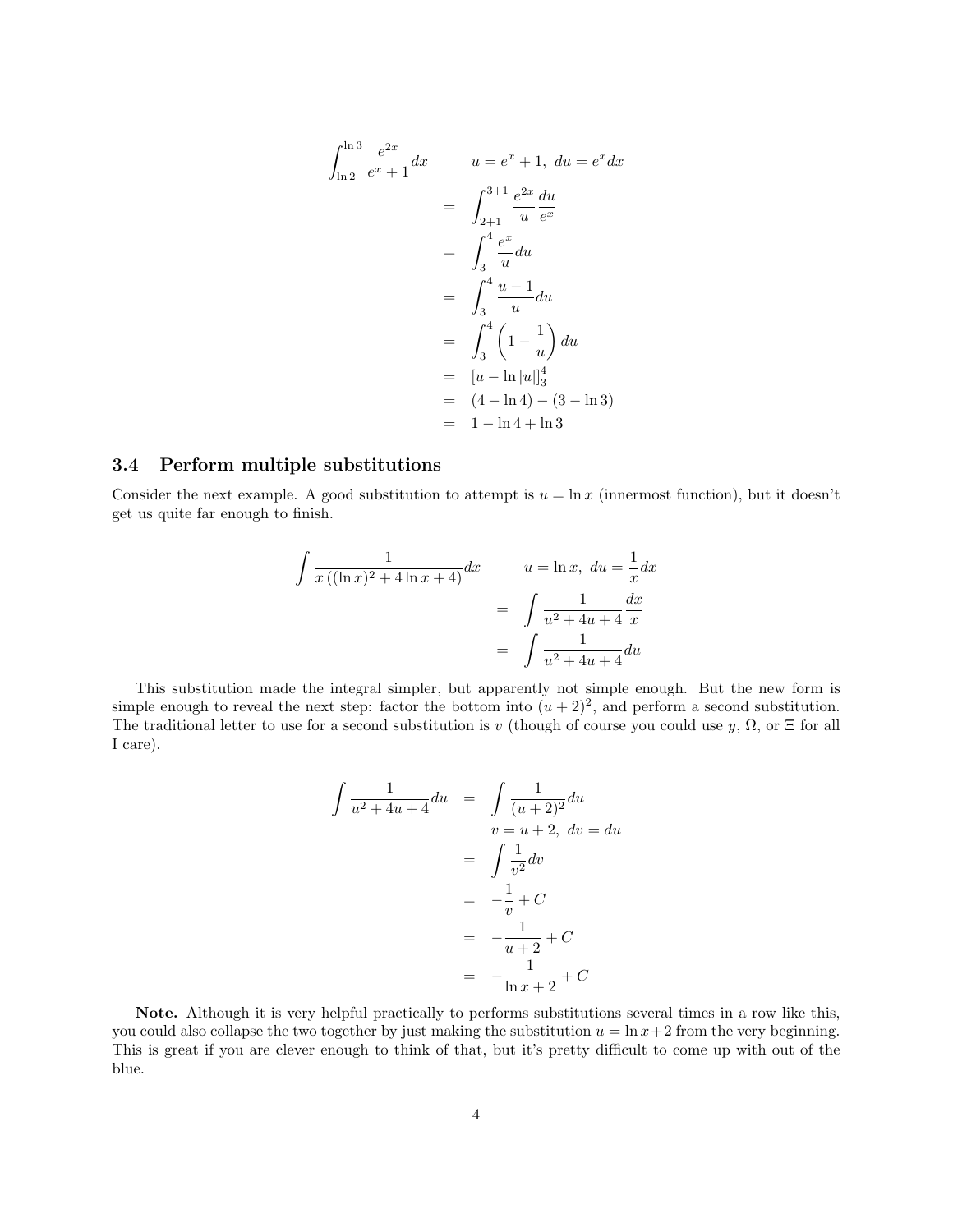#### 3.5 Re-arrange, re-express

The next three examples are somewhat more difficult. They all share a common theme: perform some algebraic manipulations to re-express the integral as something more tractable.

$$
\int \frac{1}{4+x^2} dx = \int \frac{1/4}{1+x^2/4} dx
$$

$$
= \int \frac{1}{4} \frac{1}{1+(x/2)^2} dx
$$

$$
u = x/2, du = \frac{1}{2} dx
$$

$$
= \frac{1}{4} \int \frac{2}{1+u^2} du
$$

$$
= \frac{1}{4} \cdot 2 \tan^{-1} u + C
$$

$$
= \frac{1}{2} \tan^{-1}(x/2) + C
$$

Consider the following trigonometric integral.

$$
\int \cos^3 x \sin^2 x dx
$$

There are two natural choices for substitution:  $u = \cos x$  and  $u = \sin x$ . I recommend that you try  $u = \cos x$ , and take note of where you get stuck. It is difficult to evaluate the integral that way. But it is possible if you substitute  $u = \sin x$  instead.

$$
\int \cos^3 x \sin^2 x dx \qquad u = \sin x, \ du = \cos x dx
$$

$$
= \int \cos^3 x \cdot u^2 \frac{du}{\cos x}
$$

$$
= \int \cos^2 x \cdot u^2 du
$$

At this stage, the key is the following re-expression step: write  $\cos^2 x = 1 - \sin^2 x$ , i.e.  $1 - u^2$ . This will complete the computation.

$$
\int \cos^2 xu^2 du = \int (1 - u^2)u^2 du
$$
  
= 
$$
\int (u^2 - u^4) du
$$
  
= 
$$
\frac{1}{3}u^3 - \frac{1}{5}u^5 + C
$$
  
= 
$$
\frac{1}{3}\sin^3 x - \frac{1}{5}\sin^5 x + C
$$

#### 3.6 Don't always expect to finish

This isn't a heuristic so much as a reminder of a basic fact of life: sometimes best efforts cannot be successful without introducing new methods. For example, the most prudent substitution for the last example simply does not finish off the problem.